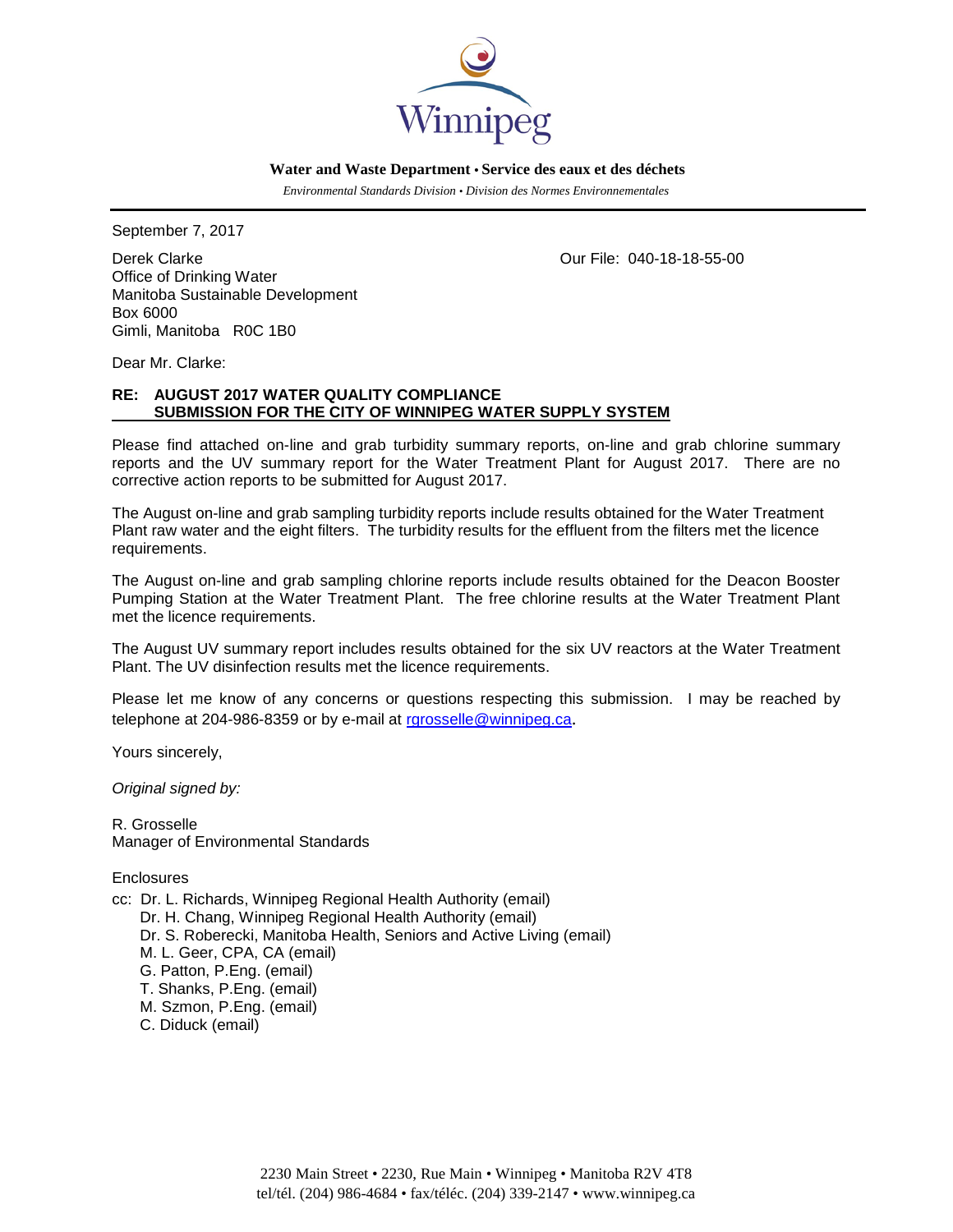

# **CITY OF WINNIPEG**

# Water System Code: **252.00**

Licence Number: **PWS-09-412-01**

## WATER AND WASTE DEPARTMENTWATER SERVICES

## WATER TREATMENT PLANT TURBIDITY ON-LINE MONITORING REPORT

|                                                                                                                                            |                                                     | August 2017 Turbidity (NTU) |                       |          |                       |           |                       |          |                       |           |                       |           |                       |          |                       |           |                       |           |  |
|--------------------------------------------------------------------------------------------------------------------------------------------|-----------------------------------------------------|-----------------------------|-----------------------|----------|-----------------------|-----------|-----------------------|----------|-----------------------|-----------|-----------------------|-----------|-----------------------|----------|-----------------------|-----------|-----------------------|-----------|--|
|                                                                                                                                            |                                                     | Raw                         | Filter #1             |          |                       | Filter #2 | Filter #3             |          |                       | Filter #4 |                       | Filter #5 | Filter #6             |          |                       | Filter #7 |                       | Filter #8 |  |
|                                                                                                                                            | Date                                                | Avg                         | Avg                   | Max      | Avg                   | Max       | Avg                   | Max      | Avg                   | Max       | Avg                   | Max       | Avg                   | Max      | Avg                   | Max       | Avg                   | Max       |  |
|                                                                                                                                            | 1/08/2017                                           | 2.80                        | 0.06                  | 0.15     | 0.13                  | 0.19      | 0.08                  | 0.19     | 0.13                  | 0.26      | 0.12                  | 0.22      | 0.09                  | 0.27     | 0.05                  | 0.11      | 0.01                  | 0.08      |  |
|                                                                                                                                            | 2/08/2017                                           | 2.69                        | 0.06                  | 0.15     | 0.13                  | 0.20      | 0.08                  | 0.19     | 0.09                  | 0.16      | 0.06                  | 0.12      | 0.09                  | 0.21     | 0.08                  | 0.27      | 0.01                  | 0.10      |  |
|                                                                                                                                            | 3/08/2017                                           | 2.19                        | 0.06                  | 0.09     | 0.12                  | 0.20      | 0.07                  | 0.19     | 0.08                  | 0.16      | 0.05                  | 0.11      | 0.10                  | 0.11     | 0.05                  | 0.13      | 0.01                  | 0.03      |  |
|                                                                                                                                            | 4/08/2017                                           | 2.92                        | 0.06                  | 0.15     | 0.10                  | 0.18      | 0.07                  | 0.10     | 0.08                  | 0.15      | 0.06                  | 0.11      | 0.08                  | 0.16     | 0.05                  | 0.15      | 0.01                  | 0.06      |  |
|                                                                                                                                            | 5/08/2017                                           | 2.38                        | 0.05                  | 0.13     | 0.13                  | 0.20      | 0.07                  | 0.19     | 0.08                  | 0.14      | 0.06                  | 0.11      | 0.08                  | 0.15     | 0.04                  | 0.06      | 0.01                  | 0.01      |  |
|                                                                                                                                            | 6/08/2017                                           | 3.50                        | 0.07                  | 0.18     | 0.10                  | 0.22      | 0.09                  | 0.22     | 0.12                  | 0.14      | 0.06                  | 0.12      | 0.07                  | 0.09     | 0.04                  | 0.10      | 0.01                  | 0.01      |  |
|                                                                                                                                            | 7/08/2017                                           | 4.02                        | 0.07                  | 0.10     | 0.08                  | 0.18      | 0.06                  | 0.20     | 0.10                  | 0.19      | 0.07                  | 0.09      | 0.07                  | 0.13     | 0.03                  | 0.10      | 0.01                  | 0.02      |  |
|                                                                                                                                            | 8/08/2017                                           | 2.88                        | 0.07                  | 0.16     | 0.09                  | 0.12      | 0.09                  | 0.13     | 0.10                  | 0.22      | 0.07                  | 0.12      | 0.07                  | 0.10     | 0.03                  | 0.10      | 0.01                  | 0.01      |  |
|                                                                                                                                            | 9/08/2017                                           | 3.61                        | 0.06                  | 0.16     | 0.08                  | 0.18      | 0.08                  | 0.19     | 0.10                  | 0.15      | 0.09                  | 0.14      | 0.06                  | 0.13     | 0.03                  | 0.04      | 0.01                  | 0.03      |  |
|                                                                                                                                            | 10/08/2017                                          | 2.88                        | 0.05                  | 0.08     | 0.07                  | 0.14      | 0.06                  | 0.15     | 0.12                  | 0.21      | 0.09                  | 0.15      | 0.07                  | 0.10     | 0.03                  | 0.10      | 0.01                  | 0.01      |  |
|                                                                                                                                            | 11/08/2017                                          | 3.03                        | 0.07                  | 0.13     | 0.07                  | 0.15      | 0.07                  | 0.09     | 0.12                  | 0.21      | 0.13                  | 0.16      | 0.08                  | 0.13     | 0.04                  | 0.13      | 0.01                  | 0.03      |  |
|                                                                                                                                            | 12/08/2017                                          | 2.75                        | 0.07                  | 0.18     | 0.10                  | 0.16      | 0.08                  | 0.18     | 0.12                  | 0.24      | 0.13                  | 0.20      | 0.08                  | 0.18     | 0.04                  | 0.06      | 0.01                  | 0.01      |  |
|                                                                                                                                            | 13/08/2017                                          | 4.51                        | 0.10                  | 0.22     | 0.12                  | 0.20      | 0.11                  | 0.25     | 0.11                  | 0.16      | 0.06                  | 0.14      | 0.10                  | 0.12     | 0.07                  | 0.12      | 0.01                  | 0.06      |  |
|                                                                                                                                            | 14/08/2017                                          | 3.31                        | 0.10                  | 0.15     | 0.11                  | 0.21      | 0.09                  | 0.24     | 0.09                  | 0.20      | 0.05                  | 0.08      | 0.09                  | 0.17     | 0.05                  | 0.17      | 0.01                  | 0.07      |  |
|                                                                                                                                            | 15/08/2017                                          | 2.85                        | 0.09                  | 0.21     | 0.14                  | 0.18      | 0.13                  | 0.21     | 0.09                  | 0.21      | 0.06                  | 0.12      | 0.08                  | 0.19     | 0.05                  | 0.16      | 0.01                  | 0.01      |  |
|                                                                                                                                            | 16/08/2017                                          | 2.71                        | 0.09                  | 0.22     | 0.14                  | 0.24      | 0.11                  | 0.26     | 0.11                  | 0.14      | 0.06                  | 0.15      | 0.07                  | 0.16     | 0.05                  | 0.09      | 0.01                  | 0.05      |  |
|                                                                                                                                            | 17/08/2017                                          | 4.07                        | 0.10                  | 0.13     | 0.12                  | 0.23      | 0.10                  | 0.26     | 0.11                  | 0.21      | 0.05                  | 0.09      | 0.09                  | 0.11     | 0.05                  | 0.19      | 0.01                  | 0.09      |  |
|                                                                                                                                            | 18/08/2017                                          | 3.35                        | 0.10                  | 0.23     | 0.14                  | 0.19      | 0.13                  | 0.18     | 0.11                  | 0.22      | 0.06                  | 0.16      | 0.07                  | 0.18     | 0.04                  | 0.14      | 0.01                  | 0.07      |  |
|                                                                                                                                            | 19/08/2017                                          | 2.96                        | 0.12                  | 0.26     | 0.18                  | 0.28      | 0.15                  | 0.27     | 0.11                  | 0.26      | 0.08                  | 0.15      | 0.07                  | 0.18     | 0.05                  | 0.08      | 0.01                  | 0.03      |  |
|                                                                                                                                            | 20/08/2017                                          | 2.73                        | 0.12                  | 0.15     | 0.15                  | 0.27      | 0.13                  | 0.26     | 0.15                  | 0.22      | 0.05                  | 0.15      | 0.08                  | 0.10     | 0.04                  | 0.18      | 0.01                  | 0.09      |  |
|                                                                                                                                            | 21/08/2017                                          | 2.29                        | 0.15                  | 0.26     | 0.13                  | 0.19      | 0.15                  | 0.19     | 0.12                  | 0.26      | 0.06                  | 0.15      | 0.07                  | 0.15     | 0.04                  | 0.17      | 0.01                  | 0.08      |  |
|                                                                                                                                            | 22/08/2017                                          | 3.22                        | 0.11                  | 0.22     | 0.13                  | 0.28      | 0.09                  | 0.29     | 0.08                  | 0.16      | 0.04                  | 0.15      | 0.05                  | 0.12     | 0.02                  | 0.05      | 0.01                  | 0.01      |  |
|                                                                                                                                            | 23/08/2017                                          | 3.86                        | 0.10                  | 0.25     | 0.07                  | 0.19      | 0.06                  | 0.23     | 0.08                  | 0.26      | 0.03                  | 0.07      | 0.05                  | 0.06     | 0.02                  | 0.09      | 0.01                  | 0.04      |  |
|                                                                                                                                            | 24/08/2017                                          | 3.42                        | 0.08                  | 0.18     | 0.08                  | 0.12      | 0.06                  | 0.09     | 0.05                  | 0.13      | 0.04                  | 0.08      | 0.05                  | 0.09     | 0.02                  | 0.10      | 0.01                  | 0.01      |  |
|                                                                                                                                            | 25/08/2017                                          | 3.75                        | 0.07                  | 0.15     | 0.07                  | 0.17      | 0.05                  | 0.15     | 0.05                  | 0.07      | 0.03                  | 0.10      | 0.05                  | 0.07     | 0.03                  | 0.05      | 0.01                  | 0.02      |  |
|                                                                                                                                            | 26/08/2017                                          | 3.05                        | 0.08                  | 0.11     | 0.07                  | 0.15      | 0.04                  | 0.06     | 0.05                  | 0.12      | 0.04                  | 0.06      | 0.06                  | 0.12     | 0.03                  | 0.10      | 0.01                  | 0.04      |  |
|                                                                                                                                            | 27/08/2017                                          | 2.56                        | 0.07                  | 0.15     | 0.08                  | 0.11      | 0.05                  | 0.15     | 0.04                  | 0.12      | 0.04                  | 0.07      | 0.05                  | 0.13     | 0.03                  | 0.04      | 0.01                  | 0.01      |  |
|                                                                                                                                            | 28/08/2017                                          | 3.54                        | 0.07                  | 0.09     | 0.07                  | 0.14      | 0.04                  | 0.14     | 0.06                  | 0.08      | 0.03                  | 0.08      | 0.07                  | 0.13     | 0.04                  | 0.12      | 0.01                  | 0.04      |  |
|                                                                                                                                            | 29/08/2017                                          | 2.85                        | 0.06                  | 0.14     | 0.07                  | 0.08      | 0.04                  | 0.05     | 0.04                  | 0.11      | 0.04                  | 0.07      | 0.05                  | 0.12     | 0.03                  | 0.08      | 0.01                  | 0.03      |  |
|                                                                                                                                            | 30/08/2017                                          | 3.55                        | 0.07                  | 0.15     | 0.07                  | 0.13      | 0.04                  | 0.13     | 0.04                  | 0.07      | 0.04                  | 0.07      | 0.05                  | 0.12     | 0.04                  | 0.05      | 0.01                  | 0.01      |  |
|                                                                                                                                            | 31/08/2017                                          | 3.24                        | 0.07                  | 0.10     | 0.07                  | 0.15      | 0.04                  | 0.14     | 0.06                  | 0.12      | 0.04                  | 0.09      | 0.06                  | 0.08     | 0.03                  | 0.11      | 0.01                  | 0.05      |  |
| Total Number of Measurements Taken, A:<br>Turbidity Standard for Monitoring Location (NTU):<br>Number of Measurements Meeting Standard, B: |                                                     |                             | 16475<br>0.3<br>16475 |          | 14954<br>0.3<br>14954 |           | 16593<br>0.3<br>16593 |          | 15777<br>0.3<br>15777 |           | 17073<br>0.3<br>17073 |           | 16091<br>0.3<br>16091 |          | 15841<br>0.3<br>15841 |           | 16429<br>0.3<br>16429 |           |  |
|                                                                                                                                            | Compliance with Turbidity Standard, C = B/A X 100%: |                             |                       | 100.000% |                       | 100.000%  |                       | 100.000% |                       | 100.000%  |                       | 100.000%  |                       | 100.000% |                       | 100.000%  |                       | 100.000%  |  |

File Path: N:\Water Treatment Branch\Administration\Reports\Regulatory Submissions\Turbidity\2017\08-August

Submitted By (Print): D.Merredew **Signature:** Original signed by D.Merredew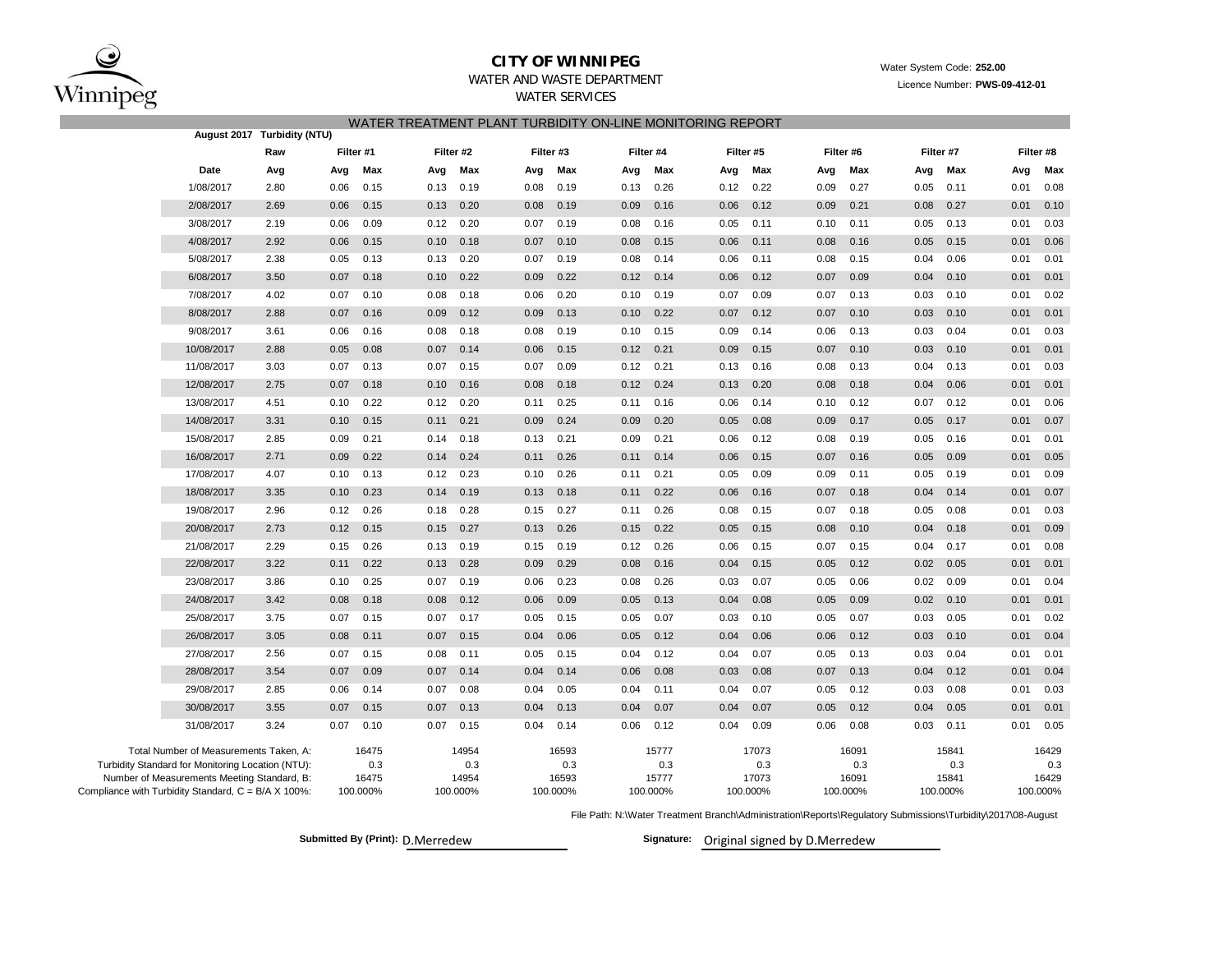

#### CITY OF WINNIPEG WATER AND WASTE DEPARTMENTENVIRONMENTAL STANDARDS DIVISION

#### **WATER TREATMENT PLANT TURBIDITY GRAB MONITORING REPORT**

| Water System Code: 252.00                          | <b>Turbidity (NTU)</b> |           |             |           |           |                     |           |                     |           |           |           |           |                     |           |                     |           |           |           |
|----------------------------------------------------|------------------------|-----------|-------------|-----------|-----------|---------------------|-----------|---------------------|-----------|-----------|-----------|-----------|---------------------|-----------|---------------------|-----------|-----------|-----------|
| Licence No. PWS-09-412-01                          |                        |           |             |           |           |                     |           |                     |           |           |           |           |                     |           |                     |           |           |           |
| Date                                               | <b>Raw Water</b>       |           | Filter 1    |           |           | Filter <sub>2</sub> |           | Filter <sub>3</sub> |           | Filter 4  |           | Filter 5  | Filter <sub>6</sub> |           | Filter <sub>7</sub> |           | Filter 8  |           |
|                                                    | Grab                   | Analyser  | Grab        | Analyser  | Grab      | Analyser            | Grab      | Analyser            | Grab      | Analyser  | Grab      | Analyser  | Grab                | Analyser  | Grab                | Analyser  | Grab      | Analyser  |
| 01-Aug-2017                                        | 1.94                   | 2.73      | OL          | OL        | 0.13      | 0.14                | 0.14      | 0.10                | 0.11      | 0.16      | 0.12      | 0.16      | 0.09                | 0.07      | 0.10                | 0.05      | 0.09      | 0.12      |
| 02-Aug-2017                                        | 1.97                   | 2.66      | 0.10        | 0.04      | 0.14      | 0.15                | OL        | OL                  | 0.11      | 0.08      | 0.07      | 0.04      | 0.08                | 0.10      | 0.08                | 0.04      | 0.09      | 0.12      |
| 03-Aug-2017                                        | 1.49                   | 2.04      | 0.11        | 0.05      | 0.11      | 0.12                | 0.11      | 0.07                | 0.12      | 0.08      | 0.07      | 0.04      | 0.11                | 0.11      | 0.11                | 0.06      | OL        | OL        |
| 04-Aug-2017                                        | <b>NS</b>              | <b>NS</b> | <b>NS</b>   | <b>NS</b> | <b>NS</b> | <b>NS</b>           | <b>NS</b> | <b>NS</b>           | <b>NS</b> | <b>NS</b> | <b>NS</b> | <b>NS</b> | <b>NS</b>           | <b>NS</b> | <b>NS</b>           | <b>NS</b> | <b>NS</b> | <b>NS</b> |
| 05-Aug-2017                                        | <b>NS</b>              | <b>NS</b> | <b>NS</b>   | <b>NS</b> | <b>NS</b> | <b>NS</b>           | <b>NS</b> | <b>NS</b>           | <b>NS</b> | <b>NS</b> | <b>NS</b> | <b>NS</b> | <b>NS</b>           | <b>NS</b> | <b>NS</b>           | <b>NS</b> | <b>NS</b> | <b>NS</b> |
| 06-Aug-2017                                        | <b>NS</b>              | <b>NS</b> | <b>NS</b>   | <b>NS</b> | <b>NS</b> | <b>NS</b>           | <b>NS</b> | <b>NS</b>           | <b>NS</b> | <b>NS</b> | <b>NS</b> | <b>NS</b> | <b>NS</b>           | <b>NS</b> | <b>NS</b>           | <b>NS</b> | <b>NS</b> | <b>NS</b> |
| 07-Aug-2017                                        | <b>NS</b>              | <b>NS</b> | <b>NS</b>   | <b>NS</b> | <b>NS</b> | <b>NS</b>           | <b>NS</b> | <b>NS</b>           | <b>NS</b> | <b>NS</b> | <b>NS</b> | <b>NS</b> | <b>NS</b>           | <b>NS</b> | <b>NS</b>           | <b>NS</b> | <b>NS</b> | <b>NS</b> |
| 08-Aug-2017                                        | 1.71                   | 2.24      | 0.17        | 0.10      | 0.14      | 0.10                | 0.16      | 0.10                | 0.12      | 0.12      | 0.07      | 0.07      | 0.09                | 0.09      | 0.07                | 0.02      | 0.09      | 0.10      |
| 09-Aug-2017                                        | 1.79                   | 2.43      | 0.10        | 0.04      | 0.13      | 0.10                | 0.16      | 0.11                | 0.13      | 0.12      | <b>OL</b> | OL        | 0.09                | 0.08      | 0.07                | 0.03      | 0.07      | 0.10      |
| 10-Aug-2017                                        | 2.33                   | 2.89      | 0.10        | 0.05      | 0.09      | 0.07                | 0.11      | 0.06                | 0.09      | 0.12      | 0.05      | 0.09      | 0.06                | 0.08      | 0.06                | 0.03      | 0.09      | 0.12      |
| 11-Aug-2017                                        | 2.34                   | 2.45      | 0.11        | 0.06      | 0.10      | 0.08                | 0.11      | 0.07                | 0.16      | 0.19      | 0.08      | 0.15      | 0.10                | 0.10      | 0.08                | 0.04      | 0.08      | 0.10      |
| 12-Aug-2017                                        | <b>NS</b>              | <b>NS</b> | <b>NS</b>   | <b>NS</b> | <b>NS</b> | <b>NS</b>           | <b>NS</b> | <b>NS</b>           | <b>NS</b> | <b>NS</b> | <b>NS</b> | <b>NS</b> | <b>NS</b>           | <b>NS</b> | <b>NS</b>           | <b>NS</b> | <b>NS</b> | <b>NS</b> |
| 13-Aug-2017                                        | 1.53                   | <b>NR</b> | 0.16        | 0.10      | 0.24      | 0.21                | 0.18      | 0.11                | 0.19      | 0.13      | 0.13      | 0.08      | 0.10                | 0.11      | 0.10                | 0.07      | 0.10      | 0.13      |
| 14-Aug-2017                                        | 1.93                   | 2.58      | 0.16        | 0.08      | 0.14      | 0.10                | 0.15      | 0.10                | 0.17      | 0.11      | 0.08      | 0.03      | 0.11                | 0.10      | OL                  | OL        | 0.09      | 0.11      |
| 15-Aug-2017                                        | 2.08                   | 2.53      | 0.22        | 0.13      | 0.16      | 0.15                | 0.19      | 0.13                | 0.14      | 0.10      | 0.08      | 0.05      | OL                  | OL        | 0.09                | 0.06      | 0.08      | 0.02      |
| 16-Aug-2017                                        | 1.97                   | 2.54      | 0.16        | 0.07      | 0.19      | 0.16                | 0.25      | 0.18                | 0.15      | 0.10      | OL        | OL        | 0.10                | 0.08      | 0.11                | 0.04      | 0.11      | 0.02      |
| 17-Aug-2017                                        | 1.97                   | 2.85      | 0.17        | 0.09      | 0.14      | 0.14                | 0.16      | 0.11                | 0.17      | 0.12      | 0.08      | 0.03      | 0.09                | 0.09      | 0.11                | 0.06      | OL        | OL        |
| 18-Aug-2017                                        | <b>NS</b>              | <b>NS</b> | <b>NS</b>   | <b>NS</b> | <b>NS</b> | <b>NS</b>           | <b>NS</b> | <b>NS</b>           | <b>NS</b> | <b>NS</b> | <b>NS</b> | <b>NS</b> | <b>NS</b>           | <b>NS</b> | <b>NS</b>           | <b>NS</b> | <b>NS</b> | <b>NS</b> |
| 19-Aug-2017                                        | <b>NS</b>              | <b>NS</b> | <b>NS</b>   | <b>NS</b> | <b>NS</b> | <b>NS</b>           | <b>NS</b> | <b>NS</b>           | <b>NS</b> | <b>NS</b> | <b>NS</b> | <b>NS</b> | <b>NS</b>           | <b>NS</b> | <b>NS</b>           | <b>NS</b> | <b>NS</b> | <b>NS</b> |
| 20-Aug-2017                                        | 1.75                   | 2.83      | 0.20        | 0.12      | OL        | OL                  | 0.20      | 0.14                | 0.24      | 0.17      | 0.12      | 0.07      | 0.10                | 0.09      | 0.11                | 0.05      | 0.12      | 0.05      |
| 21-Aug-2017                                        | 1.60                   | 2.74      | 0.20        | 0.16      | 0.18      | 0.14                | 0.20      | 0.14                | 0.22      | 0.17      | 0.08      | 0.03      | 0.10                | 0.09      | OL                  | OL        | 0.09      | <0.02     |
| 22-Aug-2017                                        | 1.91                   | 2.72      | OL          | OL        | 0.14      | 0.10                | 0.16      | 0.09                | 0.16      | 0.08      | 0.13      | 0.06      | 0.07                | 0.05      | 0.08                | <0.02     | 0.09      | <0.02     |
| 23-Aug-2017                                        | 1.69                   | 2.42      | 0.11        | 0.11      | OL        | OL                  | 0.12      | 0.09                | 0.16      | 0.09      | 0.07      | 0.02      | 0.06                | 0.05      | 0.06                | <0.02     | 0.07      | <0.02     |
| 24-Aug-2017                                        | 1.71                   | 2.65      | 0.12        | 0.08      | 0.10      | 0.08                | 0.11      | 0.05                | <b>OL</b> | OL        | 0.07      | 0.03      | 0.09                | 0.07      | 0.06                | <0.02     | 0.06      | <0.02     |
| 25-Aug-2017                                        | NS                     | <b>NS</b> | <b>NS</b>   | <b>NS</b> | <b>NS</b> | <b>NS</b>           | <b>NS</b> | <b>NS</b>           | <b>NS</b> | NS        | <b>NS</b> | <b>NS</b> | <b>NS</b>           | <b>NS</b> | <b>NS</b>           | <b>NS</b> | <b>NS</b> | <b>NS</b> |
| 26-Aug-2017                                        | NS                     | <b>NS</b> | $_{\rm NS}$ | <b>NS</b> | <b>NS</b> | <b>NS</b>           | <b>NS</b> | <b>NS</b>           | <b>NS</b> | <b>NS</b> | <b>NS</b> | <b>NS</b> | <b>NS</b>           | <b>NS</b> | <b>NS</b>           | <b>NS</b> | <b>NS</b> | <b>NS</b> |
| 27-Aug-2017                                        | 1.93                   | 2.73      | 0.11        | 0.08      | 0.09      | 0.08                | 0.10      | 0.04                | 0.08      | 0.05      | 0.08      | 0.04      | OL                  | OL        | 0.08                | 0.02      | 0.08      | 0.11      |
| 28-Aug-2017                                        | 1.98                   | 2.72      | 0.10        | 0.07      | 0.13      | 0.10                | OL        | OL                  | 0.11      | 0.07      | 0.08      | 0.04      | 0.09                | 0.07      | 0.10                | 0.03      | 0.09      | 0.02      |
| 29-Aug-2017                                        | 1.50                   | 2.30      | 0.09        | 0.06      | 0.08      | 0.07                | 0.09      | 0.03                | 0.12      | 0.11      | 0.07      | 0.03      | 0.09                | 0.07      | 0.07                | 0.02      | 0.07      | <0.02     |
| 30-Aug-2017                                        | 1.81                   | 2.66      | OL          | <b>OL</b> | 0.10      | 0.07                | 0.10      | 0.04                | 0.09      | 0.05      | 0.10      | 0.05      | 0.07                | 0.06      | 0.08                | 0.02      | 0.08      | <0.02     |
| 31-Aug-2017                                        | 1.63                   | 2.62      | 0.09        | 0.07      | 0.12      | 0.11                | OL        | OL                  | 0.09      | 0.07      | 0.08      | 0.04      | 0.08                | 0.07      | 0.08                | 0.03      | 0.09      | <0.02     |
| Total number of measurements taken, A:             |                        |           | 19          |           | 20        |                     | 19        |                     | 21        |           | 20        |           | 20                  |           | 20                  |           | 20        |           |
| Turbidity Standard for Monitoring Location (NTU):  |                        |           | 0.30        |           | 0.30      |                     | 0.30      |                     | 0.30      |           | 0.30      |           | 0.30                |           | 0.30                |           | 0.30      |           |
| Number of measurements meeting standard, B:        |                        |           | 19          |           | 20        |                     | 19        |                     | 21        |           | 20        |           | 20                  |           | 20                  |           | 20        |           |
| Compliance with Turbidity Standard, C= B/A X 100%: |                        |           | 100%        |           | 100%      |                     | 100%      |                     | 100%      |           | 100%      |           | 100%                |           | 100%                |           | 100%      |           |

NS: No Sample NA: Not Analyzed OL: Off-Line

## **Comments:**

There was no result for the raw online analyzer on August 13 due to maintenance requirements.

 **Report Compiled By: H.Demchenko**

**Approved in LIMS By: C.Diduck**

**7-Sep-17**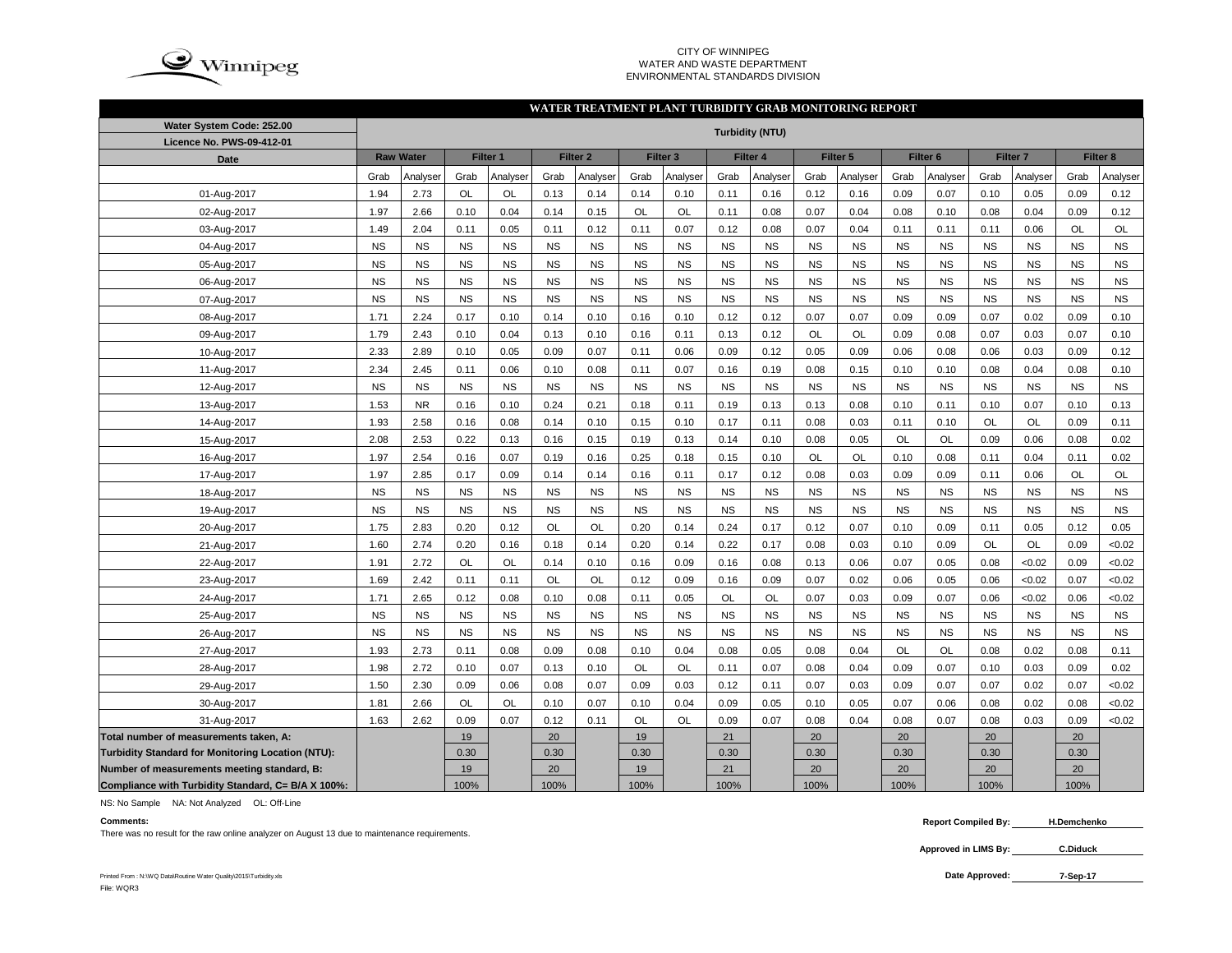

**City of Winnipeg**

Water and Waste Department Water Services

## WATER TREATMENT PLANT FREE CHLORINE ON-LINE MONITORING REPORT Deacon Booster Pumping Station

Water System Code: **252.00** Licence Number: **PWS-09-412-01**

Report Created: 01 September 2017 Report Period: August 2017

|                                             |                                  | <b>BRANCH1</b><br>[mg/L] |         | <b>BRANCH2</b><br>[mg/L] |         |  |  |  |  |  |
|---------------------------------------------|----------------------------------|--------------------------|---------|--------------------------|---------|--|--|--|--|--|
|                                             |                                  |                          |         |                          |         |  |  |  |  |  |
|                                             | Date                             | Average                  | Minimum | Average                  | Minimum |  |  |  |  |  |
|                                             | 01/08/2017                       | 1.08                     | 0.96    | 1.08                     | 0.95    |  |  |  |  |  |
|                                             | 02/08/2017                       | 1.18                     | 1.12    | 1.18                     | 1.10    |  |  |  |  |  |
|                                             | 03/08/2017                       | 1.18                     | 1.09    | 1.16                     | 1.10    |  |  |  |  |  |
|                                             | 04/08/2017                       | 1.13                     | 1.05    | 1.17                     | 1.10    |  |  |  |  |  |
|                                             | 05/08/2017                       | 1.04                     | 0.98    | 1.16                     | 1.12    |  |  |  |  |  |
|                                             | 06/08/2017                       | 1.06                     | 0.95    | 1.15                     | 1.10    |  |  |  |  |  |
|                                             | 07/08/2017                       | 1.08                     | 1.02    | 1.10                     | 1.04    |  |  |  |  |  |
|                                             | 08/08/2017                       | 1.17                     | 1.06    | 1.09                     | 1.01    |  |  |  |  |  |
|                                             | 09/08/2017                       | 1.26                     | 1.14    | 1.13                     | 0.96    |  |  |  |  |  |
|                                             | 10/08/2017                       | 1.19                     | 1.02    | 1.12                     | 0.98    |  |  |  |  |  |
|                                             | 11/08/2017                       | 1.12                     | 0.98    | 1.04                     | 0.91    |  |  |  |  |  |
|                                             | 12/08/2017                       | 1.19                     | 1.12    | 1.11                     | 1.03    |  |  |  |  |  |
|                                             | 13/08/2017                       | 1.19                     | 1.13    | 1.09                     | 1.04    |  |  |  |  |  |
|                                             | 14/08/2017                       | 1.31                     | 1.16    | 1.21                     | 1.06    |  |  |  |  |  |
|                                             | 15/08/2017                       | 1.19                     | 0.84    | 1.10                     | 0.76    |  |  |  |  |  |
|                                             | 16/08/2017                       | 1.34                     | 1.25    | 1.24                     | 1.14    |  |  |  |  |  |
|                                             | 17/08/2017                       | 1.21                     | 0.98    | 1.23                     | 1.02    |  |  |  |  |  |
|                                             | 18/08/2017                       | 1.19                     | 1.09    | 1.37                     | 1.19    |  |  |  |  |  |
|                                             | 19/08/2017                       | 1.34                     | 1.11    | 1.43                     | 1.25    |  |  |  |  |  |
|                                             | 20/08/2017                       | 1.31                     | 1.18    | 1.37                     | 1.25    |  |  |  |  |  |
|                                             | 21/08/2017                       | 1.24                     | 1.18    | 1.28                     | 1.18    |  |  |  |  |  |
|                                             | 22/08/2017                       | 1.16                     | 1.07    | 1.26                     | 1.11    |  |  |  |  |  |
|                                             | 23/08/2017                       | 1.28                     | 0.69    | 1.42                     | 0.94    |  |  |  |  |  |
|                                             | 24/08/2017                       | 1.36                     | 1.17    | 1.45                     | 1.11    |  |  |  |  |  |
|                                             | 25/08/2017                       | 1.35                     | 1.20    | 1.45                     | 1.19    |  |  |  |  |  |
|                                             | 26/08/2017                       | 1.27                     | 1.09    | 1.30                     | 1.06    |  |  |  |  |  |
|                                             | 27/08/2017                       | 1.20                     | 1.05    | 1.20                     | 1.10    |  |  |  |  |  |
|                                             | 28/08/2017                       | 1.23                     | 1.10    | 1.21                     | 1.06    |  |  |  |  |  |
|                                             | 29/08/2017                       | 1.24                     | 1.10    | 1.21                     | 1.07    |  |  |  |  |  |
|                                             | 30/08/2017                       | 1.24                     | 1.12    | 1.27                     | 1.11    |  |  |  |  |  |
|                                             | 31/08/2017                       | 1.25                     | 1.17    | 1.34                     | 1.30    |  |  |  |  |  |
|                                             |                                  |                          |         |                          |         |  |  |  |  |  |
|                                             | Total Number of Measurements, A: |                          | 21599   |                          | 21596   |  |  |  |  |  |
|                                             | Minimum Free Chlorine Standard:  |                          | 0.5     |                          |         |  |  |  |  |  |
| Number of Measurements Meeting Standard, B: |                                  |                          | 21599   |                          | 21596   |  |  |  |  |  |
|                                             |                                  |                          |         |                          |         |  |  |  |  |  |

100.00 100.00 COMPLIANCE,  $C = B/A \times 100\%$ :

File Path: N:\Water Treatment Branch\Administration\Reports\Regulatory Submissions\Chlorine\2017\08-August

Submitted By (Print):

D.Merredew Signature: Original signed by D.Merredew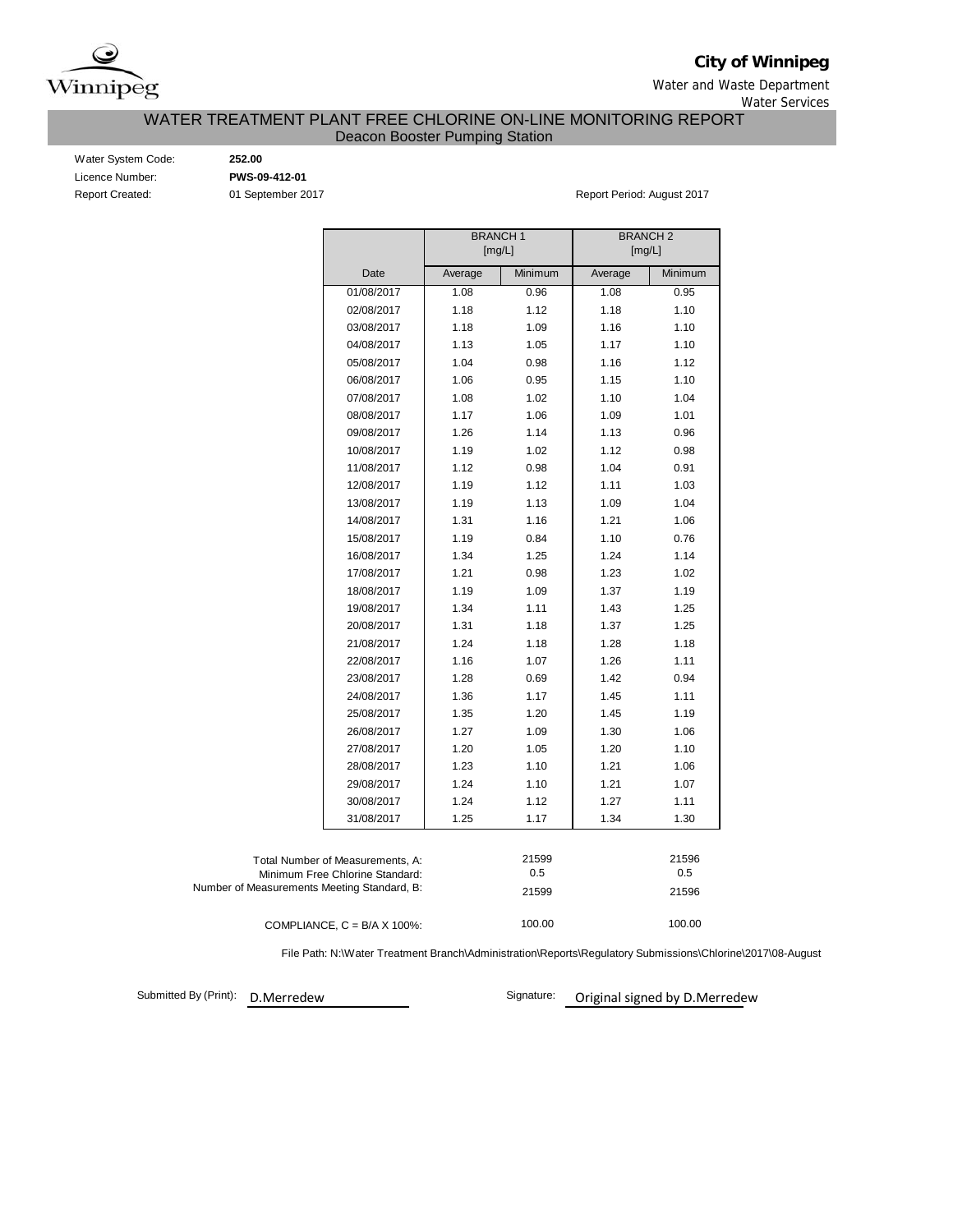

## CITY OF WINNIPEG WATER AND WASTE DEPARTMENT ENVIRONMENTAL STANDARDS DIVISION

| WATER TREATMENT PLANT CHLORINE GRAB MONITORING REPORT |             |                                         |                                 |                                                |                      |                                 |  |  |  |  |  |  |  |
|-------------------------------------------------------|-------------|-----------------------------------------|---------------------------------|------------------------------------------------|----------------------|---------------------------------|--|--|--|--|--|--|--|
| Water System Code: 252.00                             |             | Deacon Booster Pumping Station Branch 1 |                                 | <b>Deacon Booster Pumping Station Branch 2</b> |                      |                                 |  |  |  |  |  |  |  |
| <b>Licence No. PWS-09-412-01</b>                      |             |                                         |                                 |                                                |                      |                                 |  |  |  |  |  |  |  |
| <b>Date</b>                                           |             | Free Chlorine (mg/L)                    | <b>Total Chlorine</b><br>(mg/L) |                                                | Free Chlorine (mg/L) | <b>Total Chlorine</b><br>(mg/L) |  |  |  |  |  |  |  |
|                                                       | Analyser    | Grab                                    | Grab                            | Analyser                                       | Grab                 | Grab                            |  |  |  |  |  |  |  |
| 01-Aug-2017                                           | 0.99        | 1.13                                    | 1.30                            | 0.99                                           | 1.10                 | 1.26                            |  |  |  |  |  |  |  |
| 02-Aug-2017                                           | 1.19        | 1.21                                    | 1.39                            | 1.20                                           | 1.21                 | 1.40                            |  |  |  |  |  |  |  |
| 03-Aug-2017                                           | 1.24        | 1.21                                    | 1.49                            | OL                                             | 1.30                 | 1.46                            |  |  |  |  |  |  |  |
| 04-Aug-2017                                           | $_{\rm NS}$ | <b>NS</b>                               | NS                              | <b>NS</b>                                      | <b>NS</b>            | <b>NS</b>                       |  |  |  |  |  |  |  |
| 05-Aug-2017                                           | <b>NS</b>   | <b>NS</b>                               | <b>NS</b>                       | <b>NS</b>                                      | <b>NS</b>            | <b>NS</b>                       |  |  |  |  |  |  |  |
| 06-Aug-2017                                           | <b>NS</b>   | <b>NS</b>                               | <b>NS</b>                       | <b>NS</b>                                      | <b>NS</b>            | <b>NS</b>                       |  |  |  |  |  |  |  |
| 07-Aug-2017                                           | <b>NS</b>   | <b>NS</b>                               | <b>NS</b>                       | <b>NS</b>                                      | <b>NS</b>            | <b>NS</b>                       |  |  |  |  |  |  |  |
| 08-Aug-2017                                           | 1.10        | 1.06                                    | 1.28                            | 1.08                                           | 1.08                 | 1.32                            |  |  |  |  |  |  |  |
| 09-Aug-2017                                           | 1.17        | 1.19                                    | 1.37                            | 1.08                                           | 1.10                 | 1.29                            |  |  |  |  |  |  |  |
| 10-Aug-2017                                           | 1.13        | 1.15                                    | 1.35                            | 1.03                                           | 1.07                 | 1.21                            |  |  |  |  |  |  |  |
| 11-Aug-2017                                           | 1.08        | 1.18                                    | 1.33                            | 1.00                                           | 1.06                 | 1.22                            |  |  |  |  |  |  |  |
| 12-Aug-2017                                           | <b>NS</b>   | <b>NS</b>                               | <b>NS</b>                       | <b>NS</b>                                      | <b>NS</b>            | <b>NS</b>                       |  |  |  |  |  |  |  |
| 13-Aug-2017                                           | 1.16        | 1.26                                    | 1.42                            | 1.05                                           | 1.12                 | 1.26                            |  |  |  |  |  |  |  |
| 14-Aug-2017                                           | 1.39        | 1.28                                    | 1.48                            | 1.28                                           | 1.17                 | 1.36                            |  |  |  |  |  |  |  |
| 15-Aug-2017                                           | 1.04        | 1.27                                    | 1.52                            | 0.95                                           | 1.20                 | 1.36                            |  |  |  |  |  |  |  |
| 16-Aug-2017                                           | 1.28        | 1.26                                    | 1.45                            | 1.17                                           | 1.19                 | 1.41                            |  |  |  |  |  |  |  |
| 17-Aug-2017                                           | 1.24        | 1.30                                    | 1.50                            | 1.14                                           | 1.27                 | 1.41                            |  |  |  |  |  |  |  |
| 18-Aug-2017                                           | <b>NS</b>   | <b>NS</b>                               | <b>NS</b>                       | <b>NS</b>                                      | <b>NS</b>            | <b>NS</b>                       |  |  |  |  |  |  |  |
| 19-Aug-2017                                           | <b>NS</b>   | <b>NS</b>                               | <b>NS</b>                       | <b>NS</b>                                      | <b>NS</b>            | <b>NS</b>                       |  |  |  |  |  |  |  |
| 20-Aug-2017                                           | 1.34        | 1.40                                    | 1.58                            | 1.33                                           | 1.36                 | 1.56                            |  |  |  |  |  |  |  |
| 21-Aug-2017                                           | 1.22        | 1.37                                    | 1.62                            | 1.23                                           | 1.35                 | 1.56                            |  |  |  |  |  |  |  |
| 22-Aug-2017                                           | 1.15        | 1.27                                    | 1.41                            | 1.21                                           | 1.23                 | 1.46                            |  |  |  |  |  |  |  |
| 23-Aug-2017                                           | 1.09        | 1.14                                    | 1.37                            | 1.21                                           | 1.15                 | 1.31                            |  |  |  |  |  |  |  |
| 24-Aug-2017                                           | 1.25        | 1.26                                    | 1.45                            | 1.36                                           | 1.36                 | 1.57                            |  |  |  |  |  |  |  |
| 25-Aug-2017                                           | <b>NS</b>   | <b>NS</b>                               | <b>NS</b>                       | <b>NS</b>                                      | <b>NS</b>            | <b>NS</b>                       |  |  |  |  |  |  |  |
| 26-Aug-2017                                           | <b>NS</b>   | <b>NS</b>                               | <b>NS</b>                       | NS                                             | NS                   | <b>NS</b>                       |  |  |  |  |  |  |  |
| 27-Aug-2017                                           | 1.18        | 1.27                                    | 1.43                            | 1.24                                           | 1.31                 | 1.49                            |  |  |  |  |  |  |  |
| 28-Aug-2017                                           | 1.18        | 1.22                                    | 1.39                            | 1.22                                           | 1.28                 | 1.44                            |  |  |  |  |  |  |  |
| 29-Aug-2017                                           | 1.22        | 1.32                                    | 1.45                            | 1.17                                           | 1.34                 | 1.49                            |  |  |  |  |  |  |  |
| 30-Aug-2017                                           | 1.27        | 1.33                                    | 1.56                            | 1.31                                           | 1.36                 | 1.54                            |  |  |  |  |  |  |  |
| 31-Aug-2017                                           | 1.25        | 1.35                                    | 1.54                            | 1.21                                           | 1.38                 | 1.54                            |  |  |  |  |  |  |  |
| Total number of measurements taken, A:                |             | 22                                      |                                 |                                                | 22                   |                                 |  |  |  |  |  |  |  |
| Chlorine Standard for Monitoring Location (mg/L):     |             | 0.50                                    |                                 |                                                | 0.50                 |                                 |  |  |  |  |  |  |  |
| Number of measurements meeting standard, B:           |             | 22                                      |                                 |                                                | 22                   |                                 |  |  |  |  |  |  |  |
| Compliance with Chlorine Standard, C= B/A X 100%:     |             | 100%                                    |                                 |                                                | 100%                 |                                 |  |  |  |  |  |  |  |

NS: No Sample NA: Not Analyzed NR: No Result OL: Off-Line

# August 15: WTP operators were notified that analyzers required maintenance.

| <b>Comments:</b>                                               | <b>Report Compiled By:</b> | H.Demchenko     |
|----------------------------------------------------------------|----------------------------|-----------------|
| August 15: WTP operators were notified that analyzers required |                            |                 |
| maintenance.                                                   | Approved in LIMS By:       | <b>C.Diduck</b> |
|                                                                |                            |                 |

Printed From : N:\WQ Data\Routine Water Quality\2017\Chlorine.xls **Date Approved:** Date Approved: File: WQR3

**7-Sep-17**